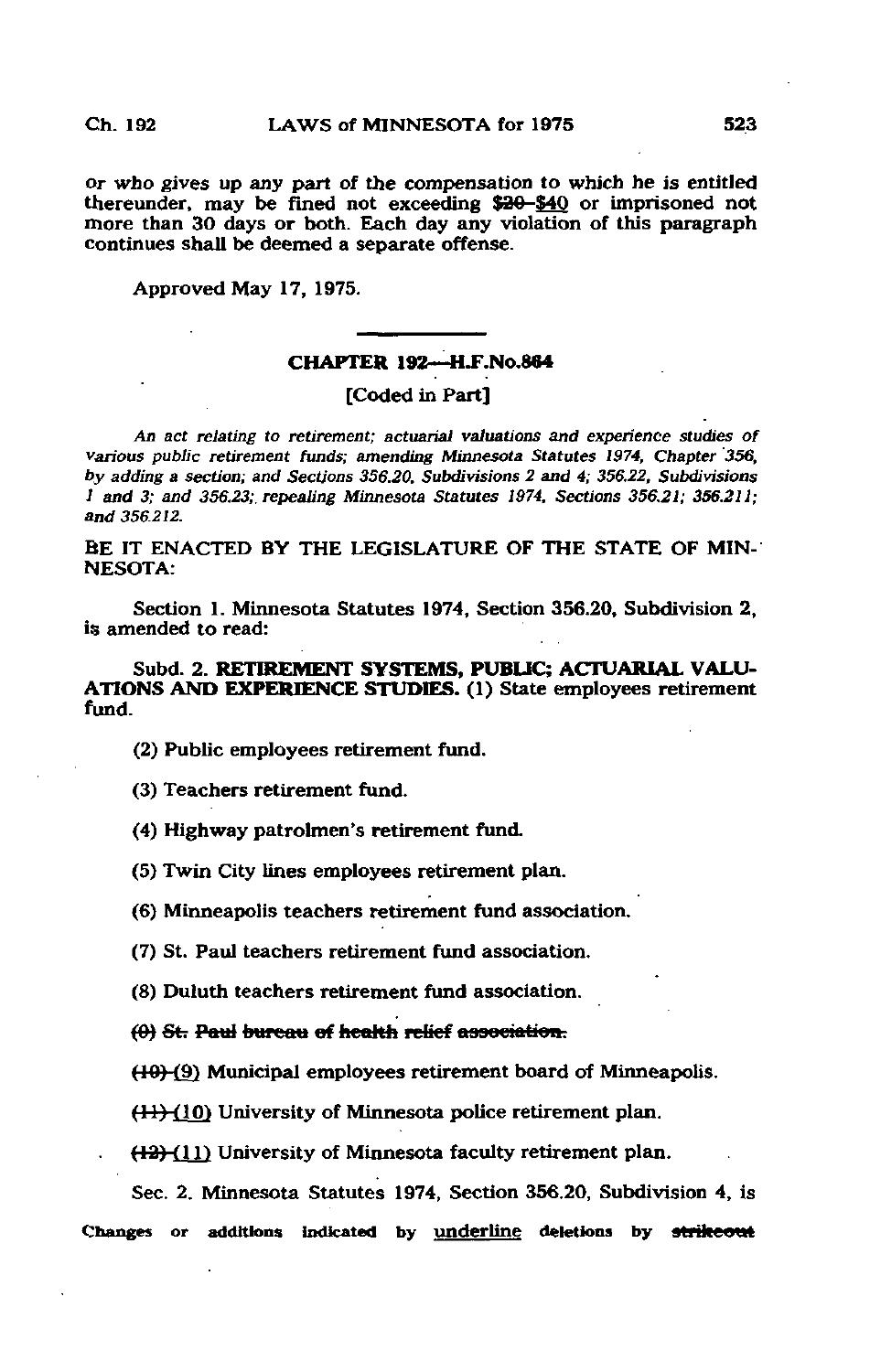amended to read:

Subd. 4. Each financial report required by this section shall include:

(1) An exhibit prepared according to applicable actuarial standards enumerated in section 366.31 3 of this act , by an approved actuary as defined in section  $356.21-3$ , subdivision 6 of this act showing the accrued assets of the fund, the accrued liabilities, including accrued reserves, and the accrued unfunded liability of the fund. Such exhibit shall contain the certificate of an approved actuary certifying that the required reserves for any benefits provided under a benefit formula are computed in accordance with the Entry Age Normal Cost (Level Normal Cost) basis.

(a) Assets shown in the exhibit shall include the following items of actual assets;

Cash in office

Deposits in banks

Accounts receivable:

Accrued members' contributions

Accrued employer contributions

Other

Accrued interest on investments

Dividends on stocks, declared but not yet received.

Investment in bonds at amortized cost

Investment in stocks at cost

Investment in real estate

Equipment at cost, less depreciation

**Other** 

Total assets ..........................

(b) The exhibit shall include a statement of the unfunded accrued liability of the fund. Should the assets of the fund exceed the liabilities, the excess shall be listed as surplus and indicated in the exhibit following the item of reserves.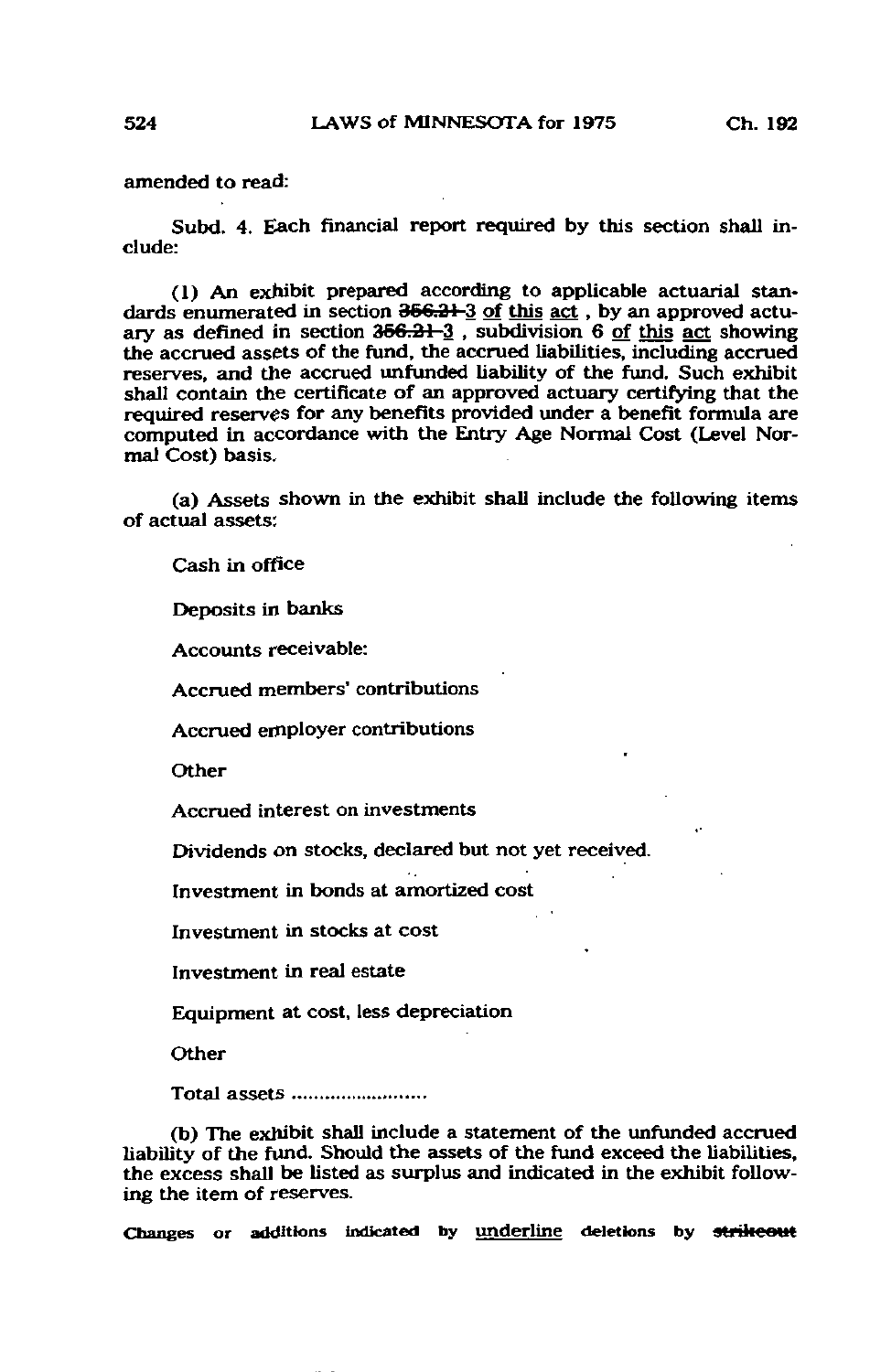(c) The exhibit shall include a footnote showing accumulated member contributions without interest.

(d) Current liabilities shown in the exhibit shall include the following items:

Current:

Accounts payable

Annuity payments

Survivor benefit payments

Refund to members

Accrued expenses

Suspense items

Total current liabilities .........................

(e) The exhibit shall include an item for accrued necessary reserves which shall be listed as "total reserves required as per attached schedule." Such attached schedule shall contain the following information on the reserves required:

- 1. For active members
- a. Retirement benefits
- b. Disability benefits
- c. Refundment liability due to death or withdrawal

d. Survivors' benefits

- 2. For deferred annuitants
- 3. For former members without vested rights
- 4. For annuitants
- a. Retirement
- b. Disability annuities
- c. Widows' Surviving spouses' annuities
- d. Surviving children's annuities t,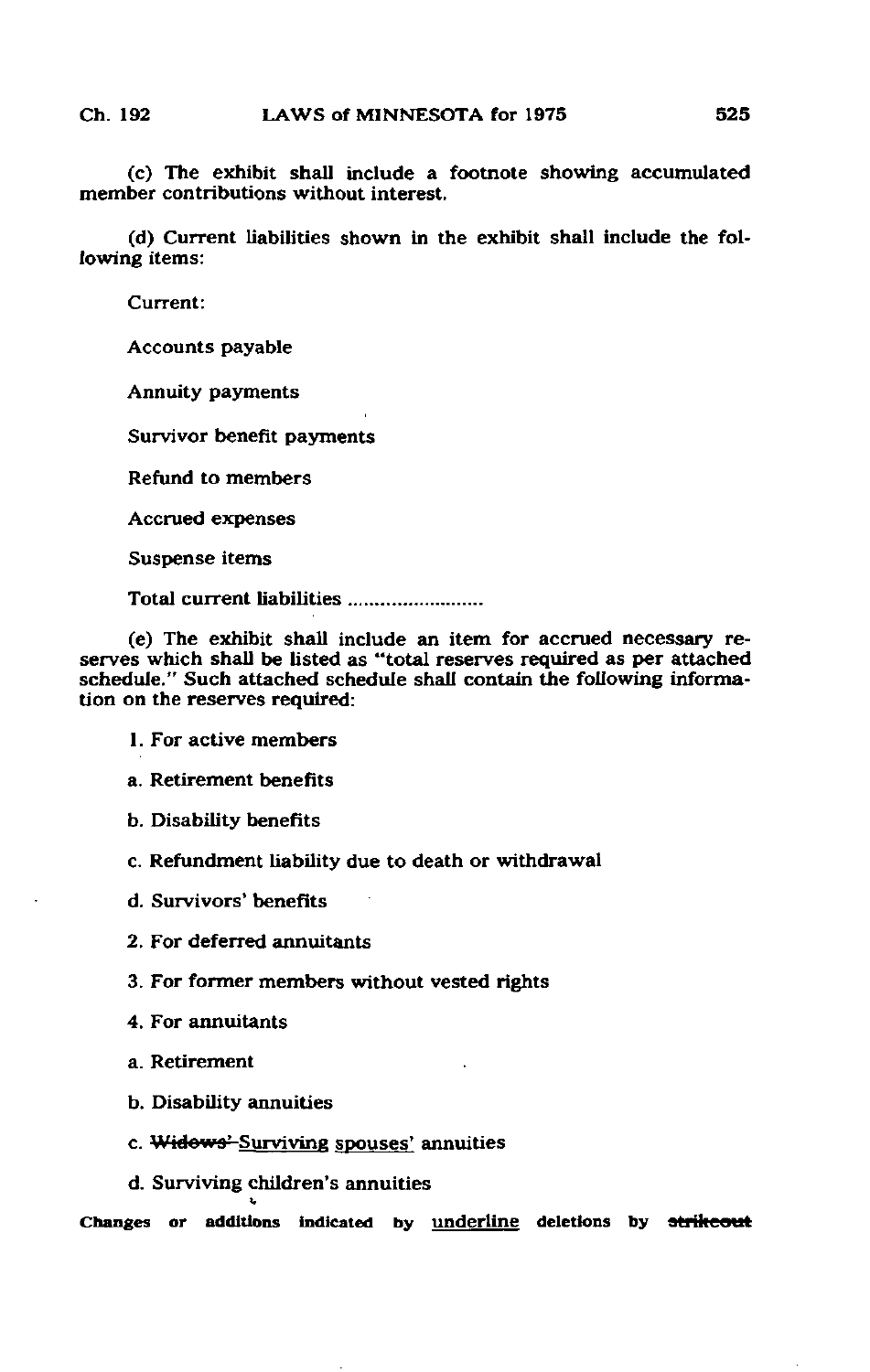5. In addition to the foregoing, if there are additional benefits not appropriately covered by the foregoing four items of reserves required, they should be listed separately.

(2) An income statement on an accrual basis showing all income and all deductions from income for the fiscal year. It shall show separate items for employee contributions, employer regular contributions, employer additional contributions if provided by law, investment income, profit on the sale of investments, and other income, if any.

(3) A statement of deductions from income, which shall include separate items for benefit payments, retirement benefits, disability benefits, widows' benefits, surviving children's benefits, refundments to members terminating employment, refundments due to death of members and due to death of annuitants, the increase in total reserves required, general expense incurred, loss on sale of investments, and any other deductions.

(4) A statement showing appropriate statistics as to membership and beneficiaries of the fund, with indications of changes in such statistical data which may result from the current year's operation.

(5) Such additional statements or exhibits as will enable the management of the fund to portray a true interpretation of the fund's financial condition; except that the term "surplus" or the term "excess of assets" shall not be used except as otherwise specifically provided for in this section, nor shall any representation of assets and liabilities other than as provided for in this section be included in such additional statements or exhibits.

(6) A more detailed or subdivided itemization of any of the items required by this section, if the management of the fund so desires.

Sec. 3. Minnesota Statutes 1974, Chapter 356, is amended by adding a section to read:

[356.215] ACTUARIAL VALUATIONS AND EXPERIENCE STUDIES. Subdivision L DEFINITIONS. For the purposes of sections 356.20 to 356.23 the terms hereinafter defined have the meanings given:

0) ACTUARIAL VALUATION. Actuarial valuation means a calculation to determine the normal cost and accrued liabilities of a benefit plan, according to a stated actuarial cost method and based upon stated assumptions as to rates of interest, mortality, salary increase rates, disability, withdrawal, and retirement. Such valuation also includes a determination of the payment necessary to amortize over a stated period any unfunded accrued liability disclosed as a result of the actuarial valuation and resulting actuarial balance sheet of the benefit plan, and a determination of the payment necessary to prevent any increase in any such unfunded accrued liability.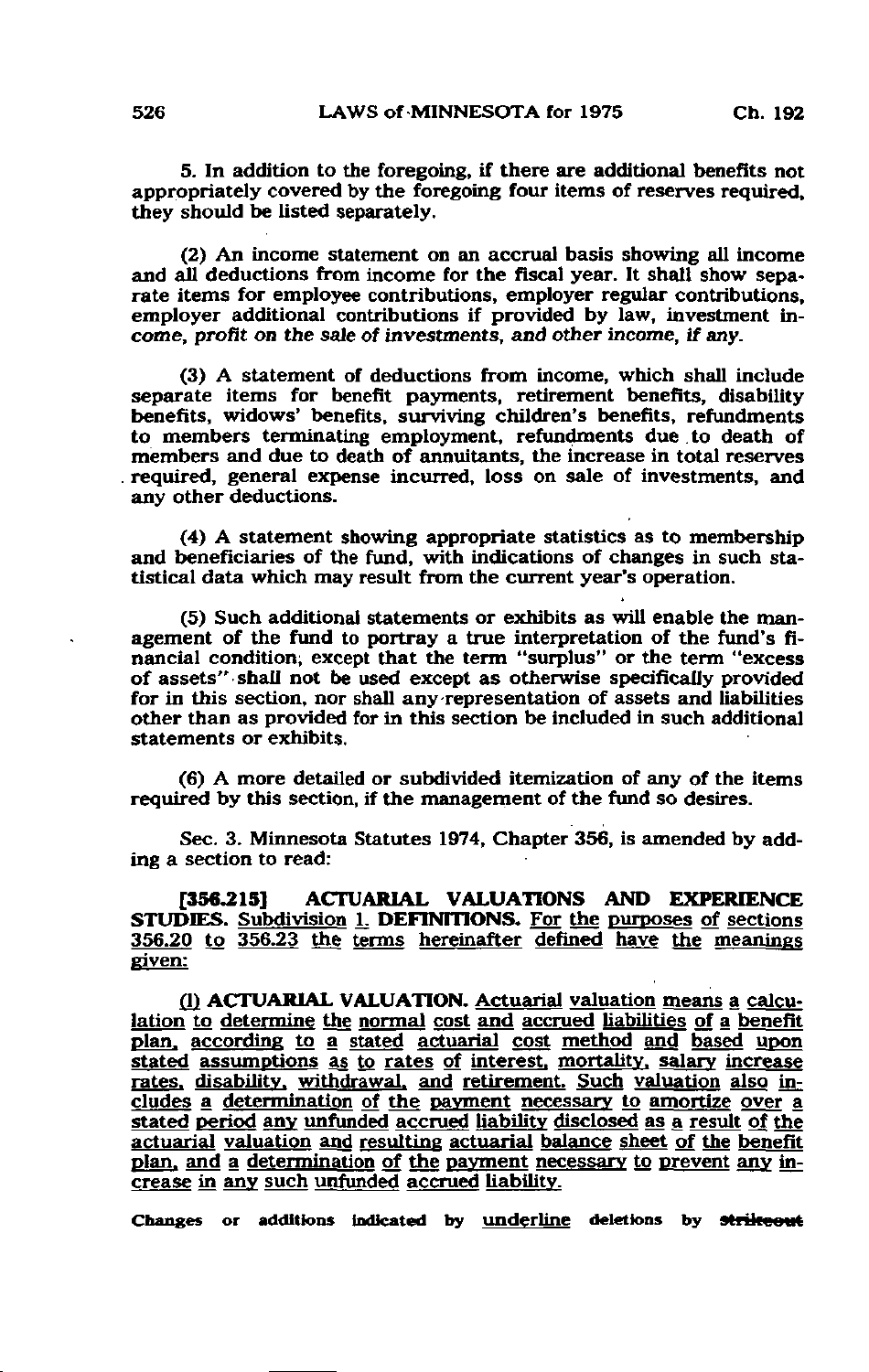(2) EXPERIENCE STUDY. Experience study means a report which furnishes experience data and actuarial analysis which substantiate the actuarial assumptions on which valuations are based.

Subd. 2, ACTUARIAL VALUATIONS AND EXPERIENCE STUD-IES REQUIRED. It is necessary and appropriate to determine annually the financial status of tax supported retirement and pension plans for public employees. In order to achieve this goal, the governing or managing board or administrative officials of the public pension and retirement funds enumerated in section 356.20. subdivision 2, shall cause to be made annual actuarial valuations and quadrennial experience studies of their respective funds as herein provided. This requirement shall also apply to any fund which may be a successor to any organization enumerated in section 356.20. subdivision 2, or to any newly formed retirement fund or association operating under the control or supervision of any public employee group, governmental unit, or institution receiving a portion of its support through legislative appropriations, with the exception of any local police or fire fund now governed by chapter 69.

Subd. 3, ACTUARIAL VALUATION AND EXPERIENCE STUDY .REPORTS. The actuarial valuations required annually shall be made as of the beginning of each fiscal year. Two copies of each valuation shall be delivered to the chief clerk of the house of representatives and two copies thereof to the secretary of the senate, not later than five months after the beginning of each fiscal year. An additional two copies of each valuation shall likewise be delivered to any committee or commission of the legislature in existence at the time the report is made and which committee or commission has assigned to it the subject of public pensions or public retirement plans. Each fourth year, an experience study in duplicate covering four fiscal years shall likewise be filed with each of the enumerated officers and committees or commissions. The experience study shall be filed within five months after the close of the period which such experience study covers. The first quadrennial experience study required of each pension fund by this section shall accompany the annual valuation which is prepared as of the end of the first fiscal year which ends after June 1, 1975.

Subd. 4, ACTUARIAL VALUATIONS; CONTENTS. Actuarial valuations shall be made in conformity with the requirements of the definition contained in subdivision i. Each actuarial valuation shall measure all aspects of the fund in accordance with such changes in benefit plans, if any, and salaries as will be in force during the ensuing fiscal year. Each actuarial valuation shall be in accordance with the entry age normal cost (level normal cost) method.

Each actuarial valuation required under this section shall include:

 $(1)$  For each fund providing any benefits under a benefit formula, the level normal cost of the benefits provided by the laws governing the fund as of the date of the valuation, computed in accordance with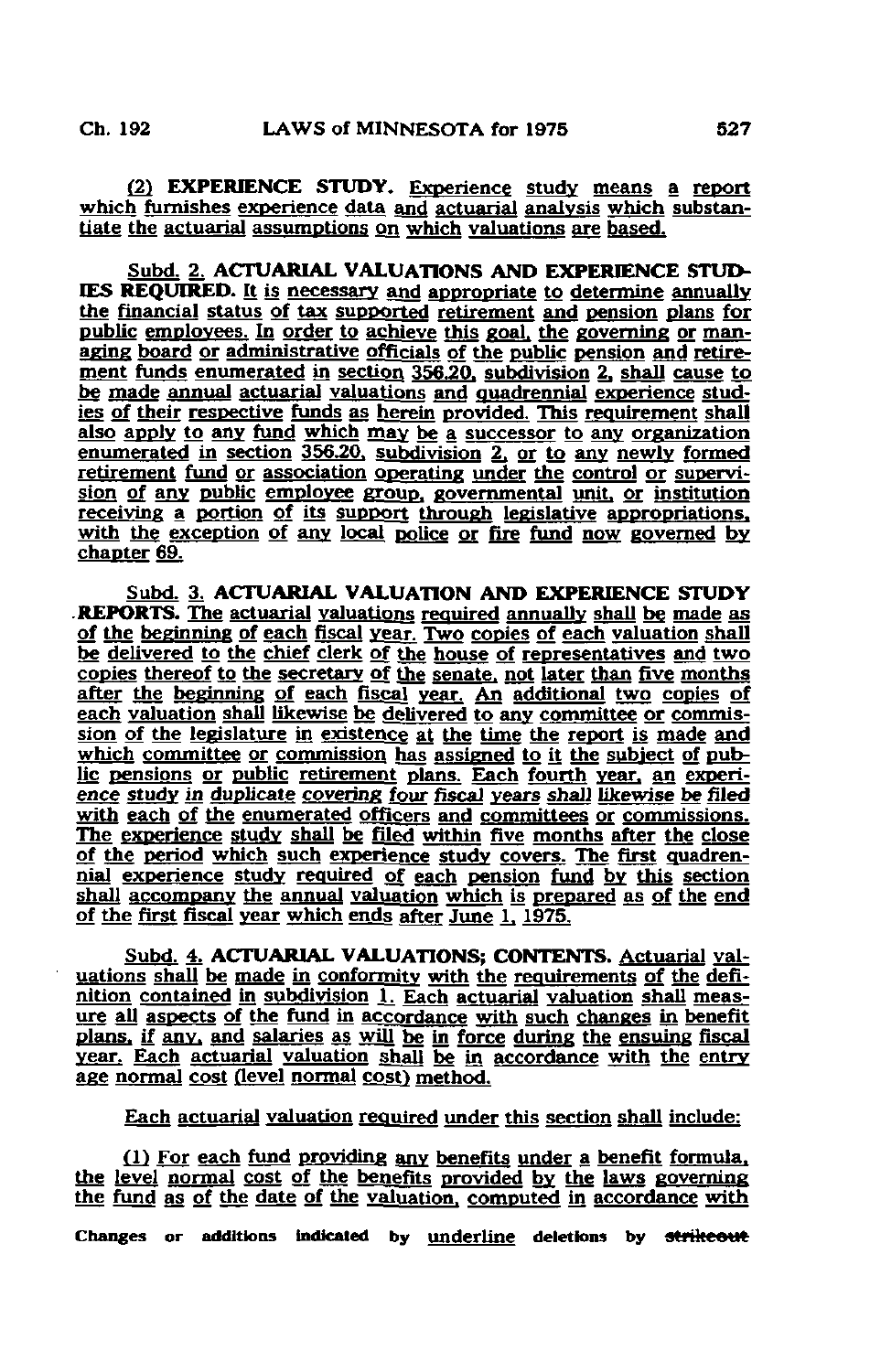the entry age normal cost (level normal cost) method. The normal cost shall be expressed as a level percentage of the future payroll of the active participants of the fund as of the date of the valuation.

(2) The accrued liabilities of the fund which shall be equal to the present value of all benefits minus the present value of future normal costs calculated in accordance with the entry age normal cost method.

(3) For each fund providing benefits under the money purchase method, the member contributions accumulated at interest, as apportioned to members accounts, to the date of the valuation. These accumulations shall be separately tabulated in such manner as to reflect properly any differences in money purchase annuity rates which may apply.

(4) An interest assumption of five percent and an assumption that in each future year the salary on which a retirement or other benefit is based is 1.035 multiplied by the salary for the preceding year.

(5) Other assumptions as to mortality, disability, retirement and withdrawal that are appropriate to the fund, which shall be set forth in the valuation report.

(6) An actuarial balance sheet showing accrued assets, accrued It abilities, and the deficit from full funding of liabilities (unfunded accrued liability). The accrued liabilities shall include the following required reserves:

(a) For active members

1; Retirement benefits

2. Disability benefits

3. Refund liability due to death or withdrawal

4. Survivors' benefits

{b) For deferred annuitants' benefits

(cj For former members without vested rights

(dj For annuitants

1. Retirement annuities

2. Disability annuities

. 3. Surviving spouses' annuities

4. Surviving children's annuities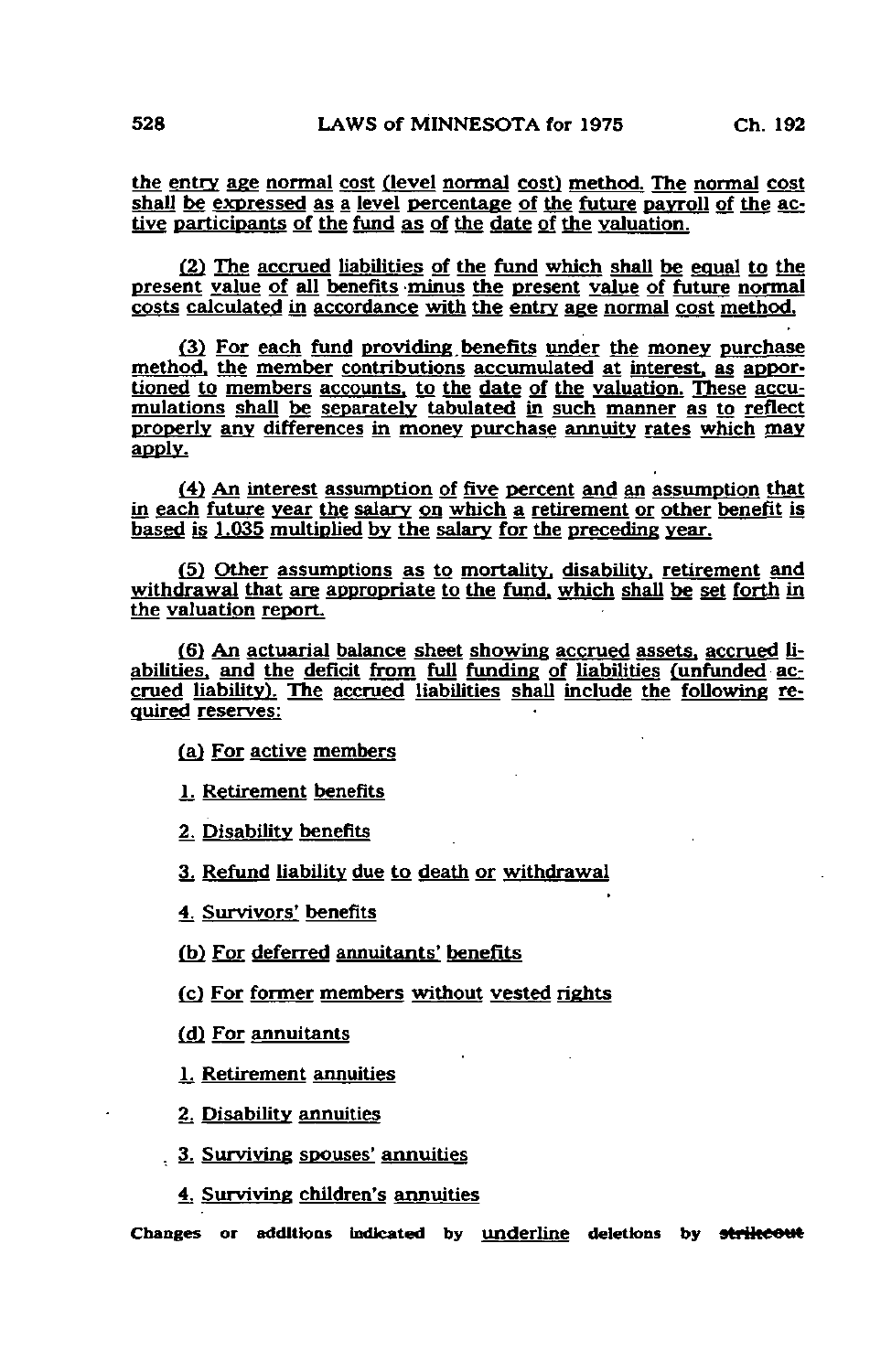In addition to the above required reserves, separate items shall be shown for additional benefits, if any, which may pot be appropriately included in the reserves listed above.

(7) In addition to the level normal cost, such additional rate of support as is required to amortize any deficit in the fund by the end of the fiscal year occurring in 1997.

(8) An actuarial balance sheet shall not include as an asset the present value of the contributions required under clause  $(7)$ .

(9) An analysis by the actuary explaining the increase or decrease in the unfunded accrued liability since the last valuation. The explanation shall subdivide the increase or decrease in unfunded accrued liability into at least the following parts:

(a) Increases or decreases in unfunded accrued liability because of changes in benefits:

(b) Increases and decreases in unfunded accrued liability because of each change, if any, in actuarial assumptions:

(c) Actuarial gains or losses resulting from any deviations of ac; tual investment earnings, actual mortality rates, actual salary increase rates, actual disability rates, actual withdrawal rates and actual retirement rates from the assumptions on which the valuations are based;

(d) Increases or decreases in unfunded accrued liability because of other reasons, including the effect of the amortization contribution required under clause  $(7)$ ; and

£e) Increases or decreases in unfunded accrued liability because of changes in eligibility requirements or groups included in the membership of the fund,

(10) A tabulation of active membership and annuitants in the fund. If the membership of a fund is under more than one general benefit program, a separate tabulation shall be made for each general benefit program. The tabulations shall be submitted in the following form:

 $\mathcal{C}_{\mathcal{A}}$ 

 $\mathcal{L}^{\mathcal{L}}$ 

Annual<br>Payroll

| (a) | Active members                     |  |
|-----|------------------------------------|--|
|     | As of last valuation date          |  |
|     | New entrants                       |  |
|     | Total                              |  |
|     | Separations from active service    |  |
|     | Refund of contributions            |  |
|     | Separation with deferred annuity   |  |
|     | Separation with neither refundment |  |
|     | hor deferred annuity               |  |
|     | Disability                         |  |
|     | Death                              |  |
|     |                                    |  |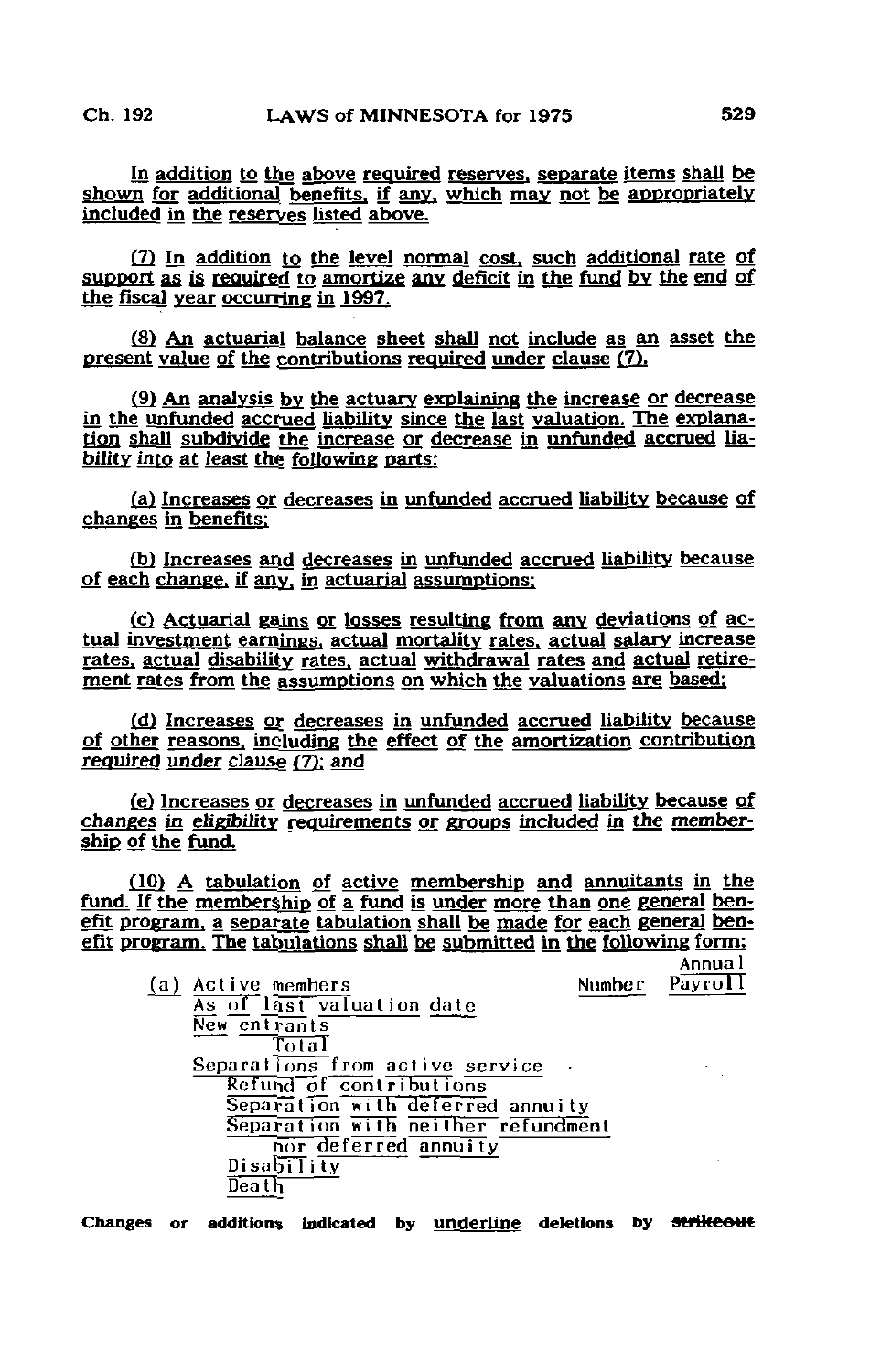## 530 LAWS of MINNESOTA for 1975 Ch. 192

Retirement with service annuity Total separations As of current valuation date (b) Annuitants Number As of last valuat ion date

Annual Annuity<br>Benefit

New entrants Total Terminations Deaths  $0$ ther Total terminations As of current valuation date

The tabulation required under (b) shall be made separately for each of the following classes of annuitants:

(a) Service retirement annuitants

(b) Disabled annuitants

(c) Surviving spouse annuitants

(d) Survivine children annuitants

(e) Deferred annuitants

(11) A statement of the administrative expenses in dollars and also as a percentage of covered payroll.

Subd. 5, EXPERIENCE STUDY; CONTENTS. Each experience study shall contain the analysis required by subdivision 1. clause (2).

In addition, each experience study shall contain:

£1) A statement of the average entry ages at which employment commences:

(a) For all those currently active members at the date of the experience study.

(b) Separately as to new entrants for each of the last five fiscal years.

(2) A statement of the average ages at which service retirements have taken place:

£a) For all service retirement annuitants living at the date of the experience study.

(b) Separately as to new retirements for each of the last five fiscal Changes or additions indicated by underline deletions by strikeout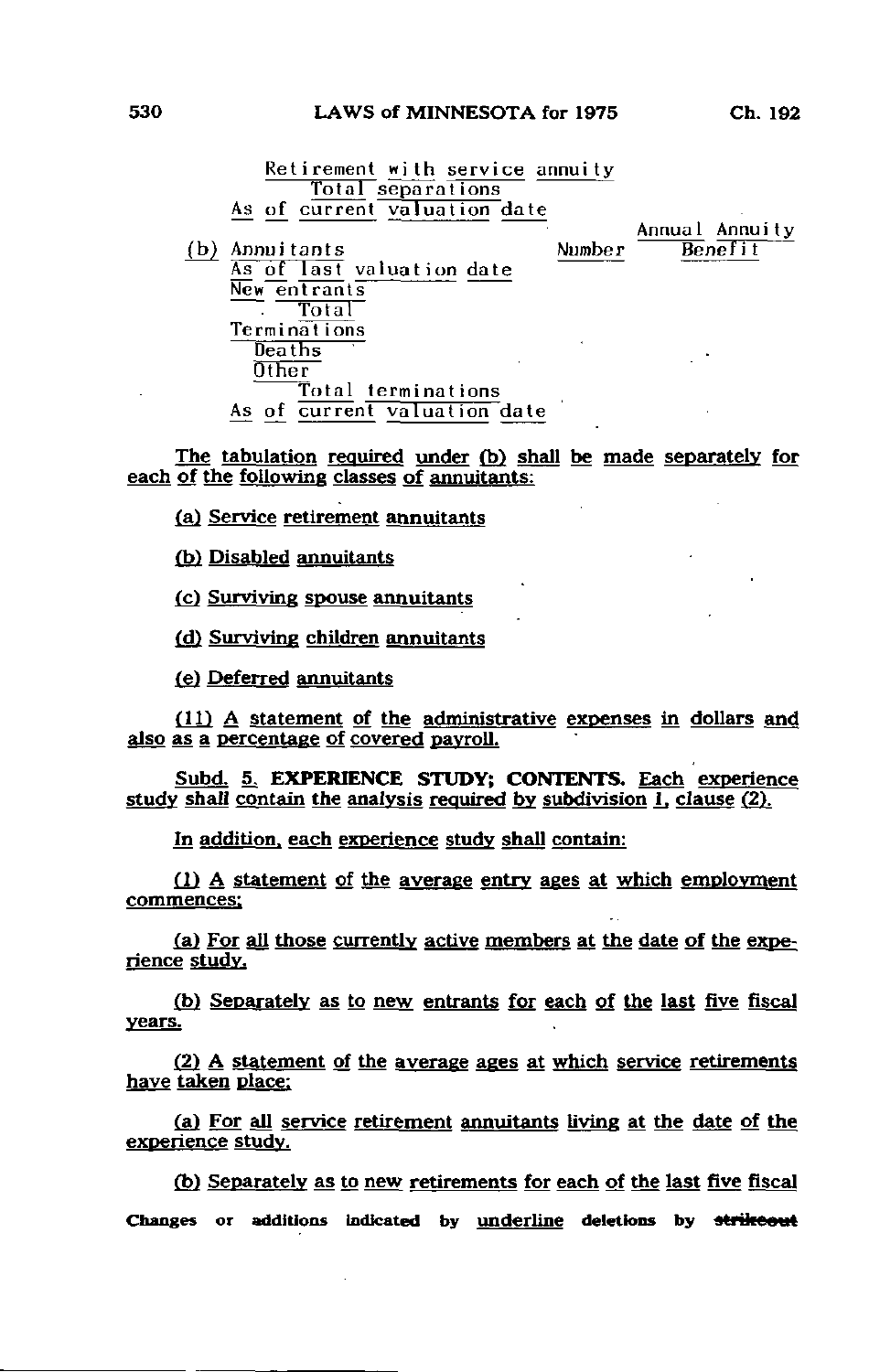## years.

Subd. 6. APPROVED ACTUARIES. Each actuarial valuation or experience study shall be made by an approved actuary. An approved actuary is an actuary with not less than 15 years of service to major public employee pension or retirement funds, or who is a fellow in the society of actuaries, or any firm retaining such an actuary on its staff. Each valuation or experience study shall state that it has been completed in accordance with the provisions of sections 356.20 to 356.23.

Sec. 4. Minnesota Statutes 1974, Section 356.22, Subdivision 1, is amended to read:

356.22 INTERPRETATION. Subdivision 1. No provision in sections 356.20 to 356.23 shall be construed to in any way limit any of the enumerated pension and retirement funds from furnishing additional actuarial valuations or surveys experience studies , or data and calculations, as may be requested by the legislature or any committee or commission thereof now in existence or hereafter created, which committee or commission has assigned to it the subject of public pensions or public retirement plans.

Sec. 5. Minnesota Statutes 1974, Section 356.22, Subdivision 3, is amended to read:

Subd. 3. The legislature or any committee or commission thereof now in existence or hereafter created which has assigned to it the subject of public pensions or public retirement plans may require actuarial valuations and actuarial surveys-experience studies in conformity with the provisions of sections 356.20 to 356.23 from any public pension and retirement fund, whether enumerated in sections 356.20 to 356.23 or otherwise.

Sec. 6. Minnesota Statutes 1974, Section 356.23, is amended to read:

356.23 OPTIONAL BASIS OR ASSUMPTIONS; SPECIFICATION. In addition to the financial reports -and actuarial valuations and actuarial surveys required by sections 356.20 to 356.23, the governing or managing board of the funds concerned may submit reports  $-$ and valuations  $\frac{1}{2}$  and surveys for distribution to the legislature or any of its commissions or committees on a different basis or on different assumptions that are specified in sections 356.20 to 356.23; provided the assumptions and basis of such reports  $\frac{1}{2}$  and valuations and surveys are clearly set forth therein.

Sec. 7. Minnesota Statutes 1974. Sections 356.21: 356.211. and 356.212 are repealed.

Sec. 8. This act is effective July 1, 1975.